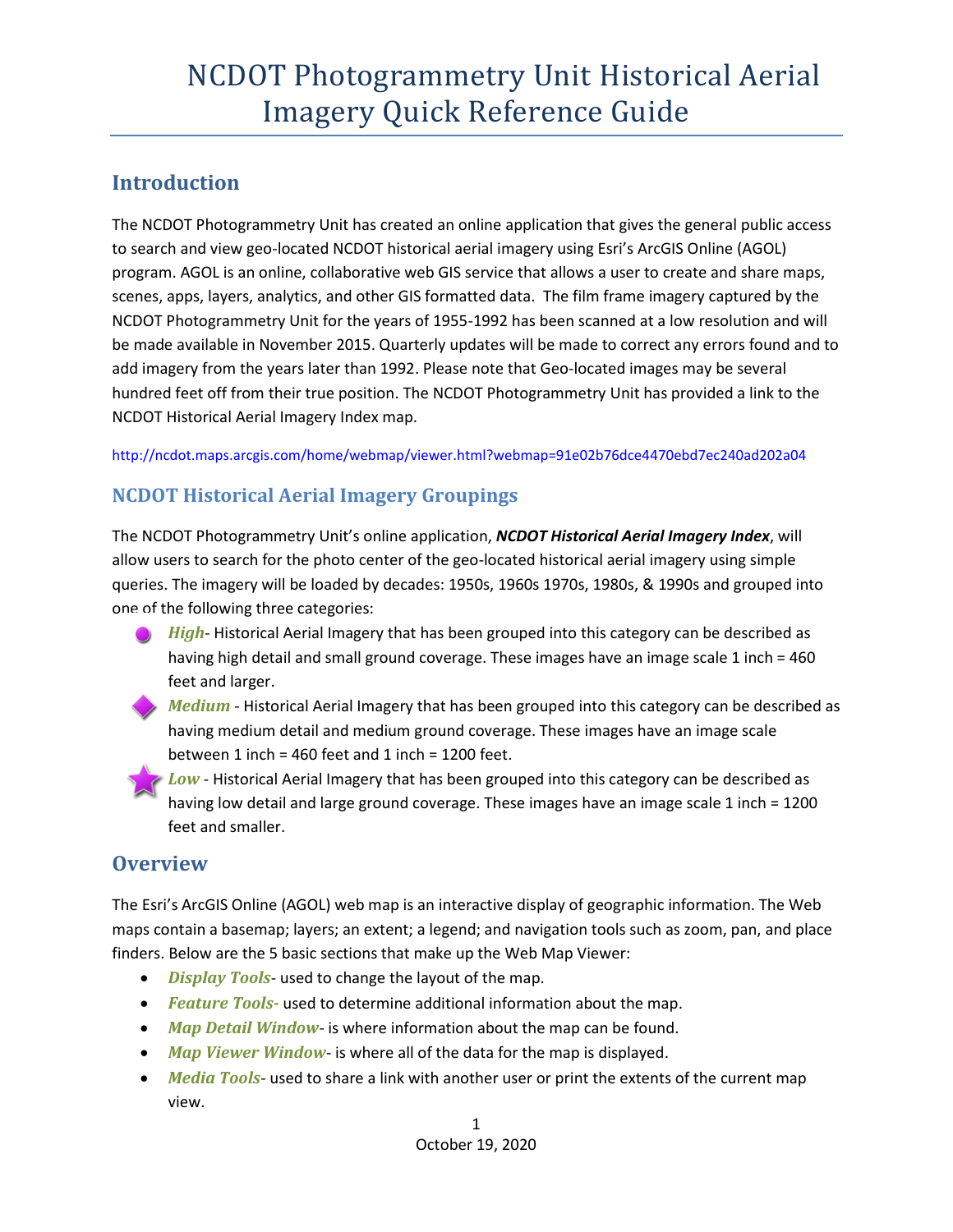### **NCDOT Historical Aerial Imagery Index Map**

The NCDOT Historical Aerial Imagery Index map will open in a default setting that will shows the entire extent of the state of North Carolina with the county boundaries attached and displayed. While the map has lots of capability, this document will only touch the key points needed to help the user locate imagery at a known location.

HOME - NCDOT Historical Aerial Imagery Index

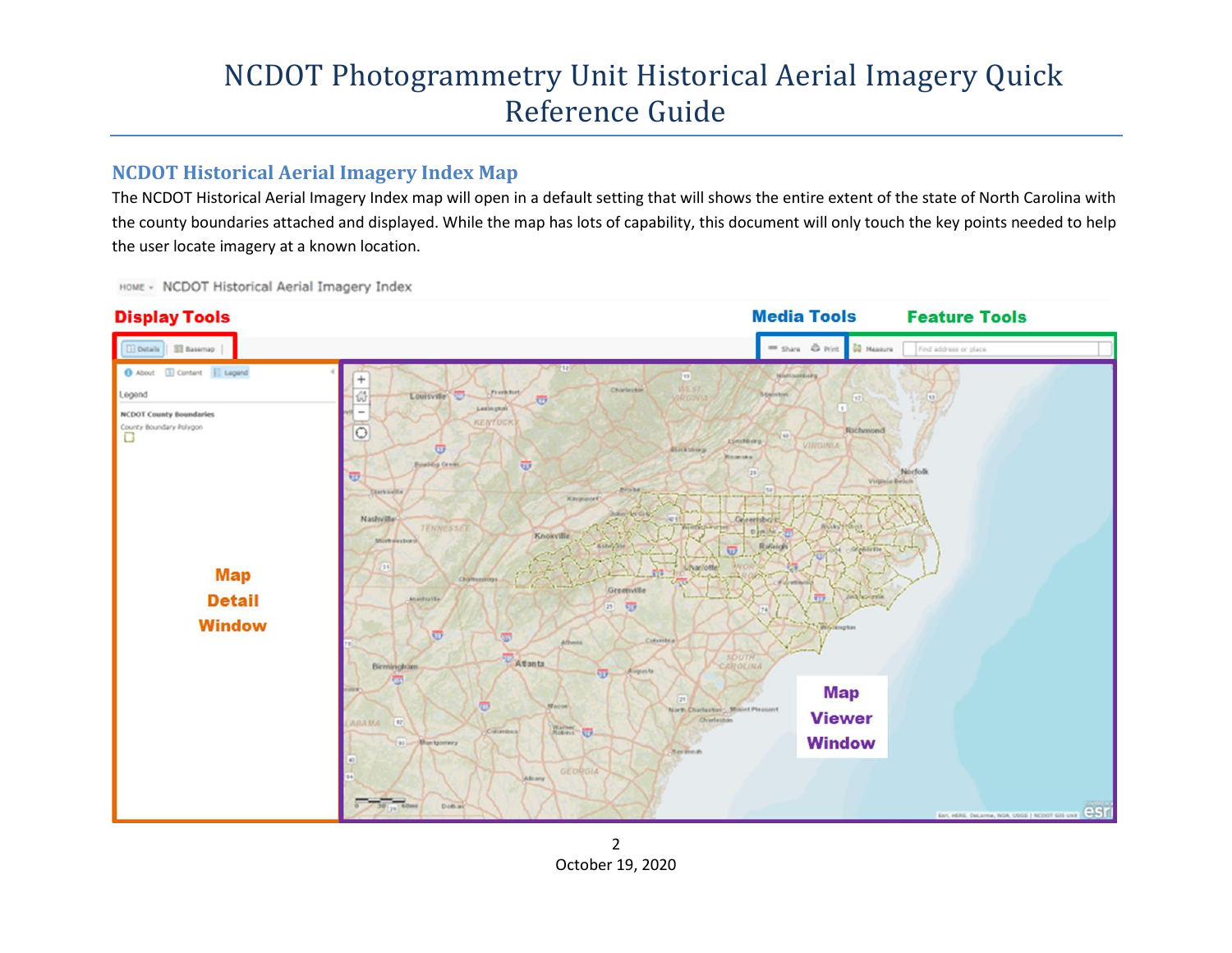## **Display Tools**

The Display tools are used to change the layout of the map. There are currently 2 types of Display buttons:

- *Details*
- *Basemap*



**Details Button** – Clicking on the "Details" button toggles off and on the Map Details Window.



**Basemap Button-** Clicking on the "Basemap" button allows the basemap to be changed.

*To choose a basemap from the gallery, follow the steps below.* 

- *1. Open the ArcGIS.com map viewer*
- *2. Click the Basemap button.*
- *3. Click the thumbnail of the basemap you want to use in your map.*



**Note: The basemap gallery includes a variety of choices including topography, imagery, and streets.**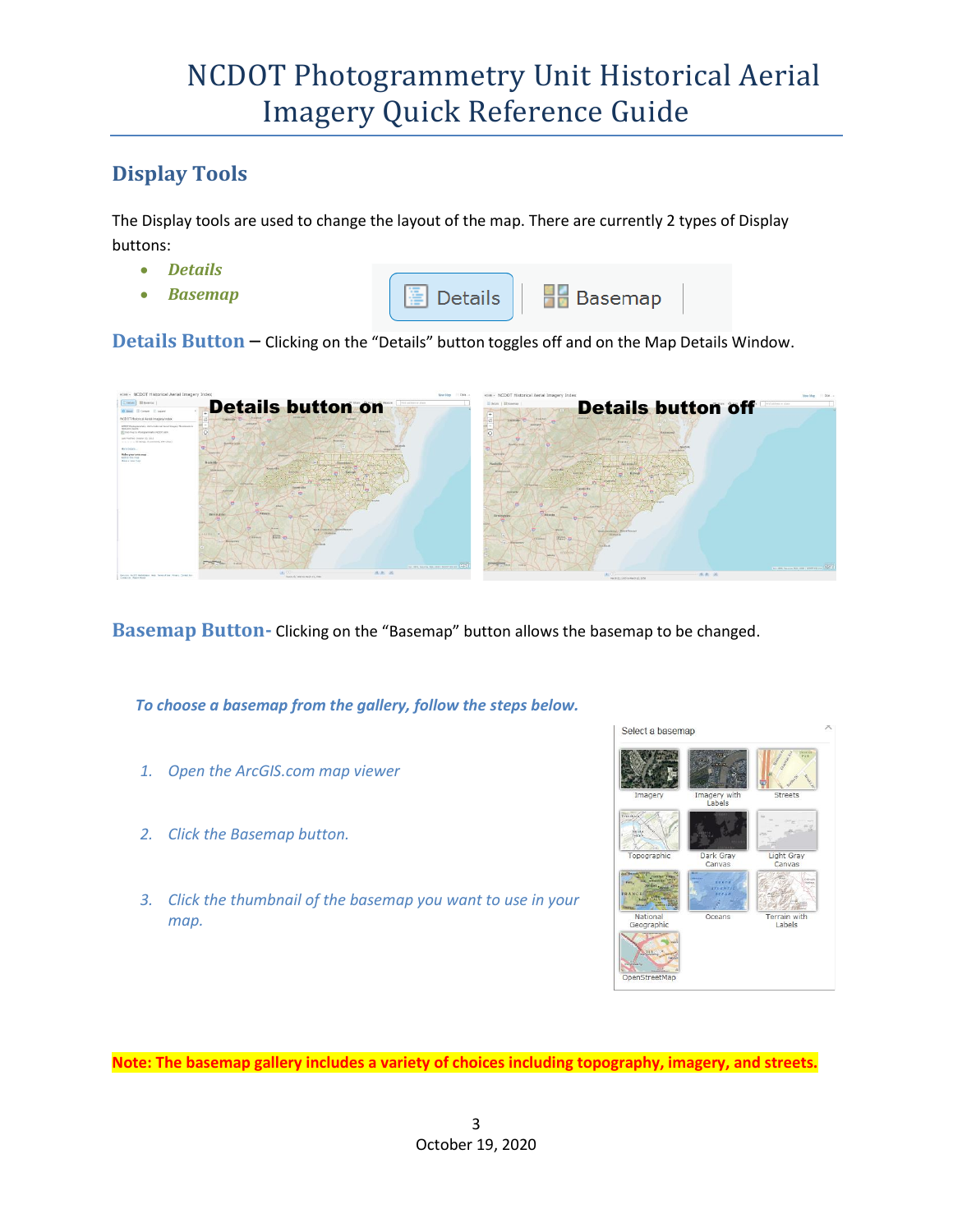### **Find Address or Place Tool** Find address or place Use the **"Find address or place"** tool to find locations such as addresses, places, intersections, cities, points of interest, monuments, and geographic entities. The map will automatically zoom to the closest match and a pop-up window appears at the location. *Searching for a location by address 1. Open a web map in the ArcGIS.com map viewer. 2. Enter the address the user is searching for a. Enter: Street Number, Street Name, City, State, Country i. Example : 1 E Edenton St, Raleigh, NC, USA* 1 E Edenton St, Raleigh, North Carolina, 27601 Show more results 1 E Edenton St, Raleigh, North Carolina, USA Add to Map Notes *3. Click on the Close Button to close the search result window* Search result *Searching for a location by city 1. Open a web map in the ArcGIS.com map viewer. 2. Enter the name of the city the user is searching for a. Enter: City, State, Country i. Example: Buxton, NC* Buxton, North Carolina, United States Buxton, North Carolina, United States Add to Map Notes Buxton Back Ro *3. Click on the Close Button to close the search result window* Search result *Searching for a location by Points of Interest 1. Open a web map in the ArcGIS.com map viewer. 2. Enter the name of the point of interest the user is searching for a. Enter: Name of the point of interest i. Example: Cape Hatteras Lighthouse* Cape Hatteras Lighthouse - 46375 Cape Hatteras Lighthouse Lighthouse Rd, Buxton Add to Map Notes *3. Click on the Close Button to close the search result window* Search result **Note: When entering information into the search tool, keep in mind that this tool is controlled by Esri and that there are multiple locations in the US with the same name***.*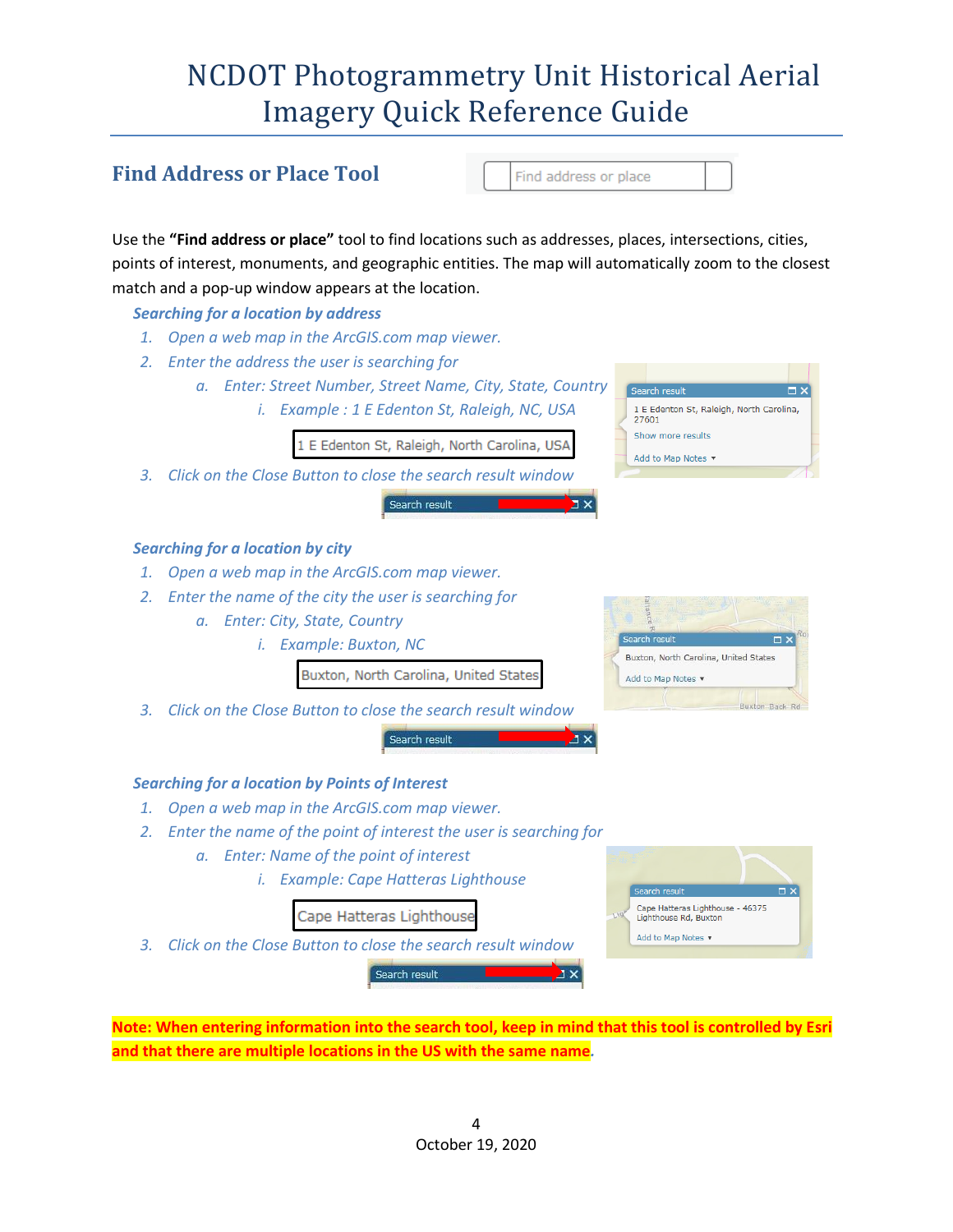### **Map Detail Window**

The Map Detail Window is where information about the map can be found. This window is open when the "Details" button is activated. When the "Details" button is toggled on, there are 3 types of windows that can be displayed to show different information about the map. They are:

- *About the Map*
- *Show Contents of Map*
- *Show Map Legend*



**About the Map-** Click the **"About the Map"** button to see a summary of the map, including information like: the map's name, the owner's name, the last modification date, user ratings, and a link to more detailed information. The user will also see options to make their own map by adding to the existing map or making a new one\*.



*\*Note: To make a new map or add to the existing map, the user must have an AGOL account.*

**More Details…** The "More Details…." link will take the user out of the map viewer and back to the AGOL Item details page that includes a title, summary, thumbnail, description, owner, ratings and comments, last modified date, access and use constraints, size, credits, tags, and extent of the map.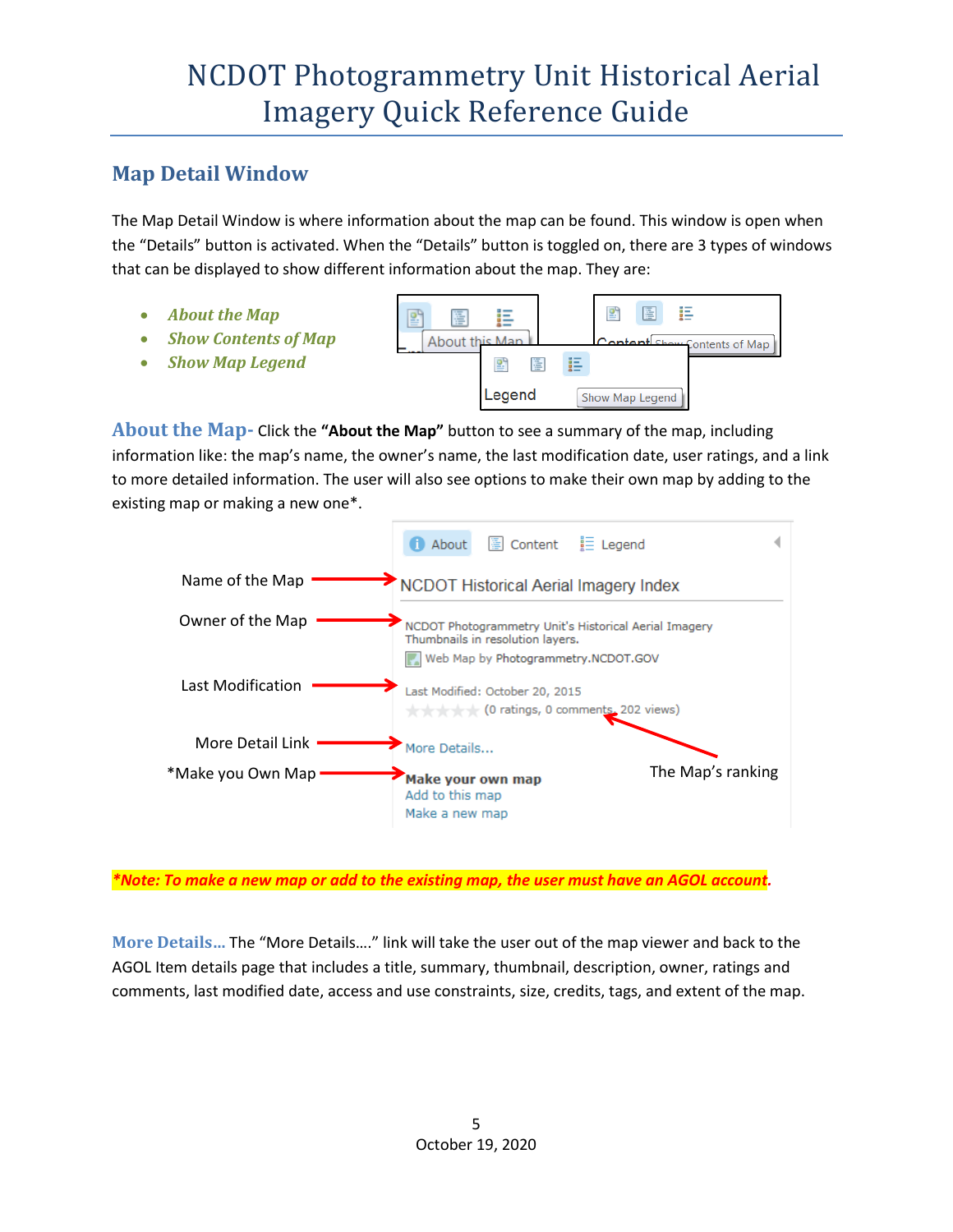**Content-** Click the **"Content"** button to prompt a list of all of the layers in the map that can be displayed in the Map Viewer Window.

|                                                                                                                        | Contents                |
|------------------------------------------------------------------------------------------------------------------------|-------------------------|
| If the box to the left of the name is checked, then the layer is<br>turned on (displayed)                              | $\nabla$ DIL 1980 High  |
| If the box to the left of the name is unchecked, then the layer is                                                     | DIL 1980 Medium         |
| turned off (not displayed)                                                                                             | $\sqrt{ }$ DIL 1980 Low |
| If the layer name is bold, then data associated with that layer is<br>available to be viewed at the current zoom level | $\nabla$ DIL 1970 High  |
| If the layer name is light gray, then data associated with that layer                                                  | DIL 1970 Medium         |
| exceeds the map's drawing settings at the current zoom level                                                           | <b>DIL 1970 Low</b>     |

NOTE: If photo centers are not visible, the user may need to "zoom in" using the scroll wheel on the mouse and allow the screen to refresh.

**Legend-** Click the "**Legend"** button to activate a legend displays the meaning of the symbols used to represent features on the map. Legends consist of examples of the symbols on the map with labels containing explanatory text that corresponds to the content layers that are "**Checked".**

| Contents                    | Legend                            |
|-----------------------------|-----------------------------------|
| $\sqrt{ }$ DIL 1980 High    | <b>DIL_1980_High</b><br>$\bullet$ |
| DIL 1980 Medium             | DIL_1980_Medium                   |
| $\sqrt{}$ DIL 1980 Low      | <b>DIL 1980 Low</b>               |
| ▶ Ø NCDOT County Boundaries |                                   |
|                             | <b>NCDOT County Boundaries</b>    |
|                             | County Boundary Polygon           |



The DOT symbol represents Historical Aerial Imagery that can be described as having high detail and small ground coverage.



The DIAMOND symbol represents Historical Aerial Imagery that can be described as having medium detail and medium ground coverage.



The STAR symbol represents Historical Aerial Imagery that can be described as having low detail and large ground coverage.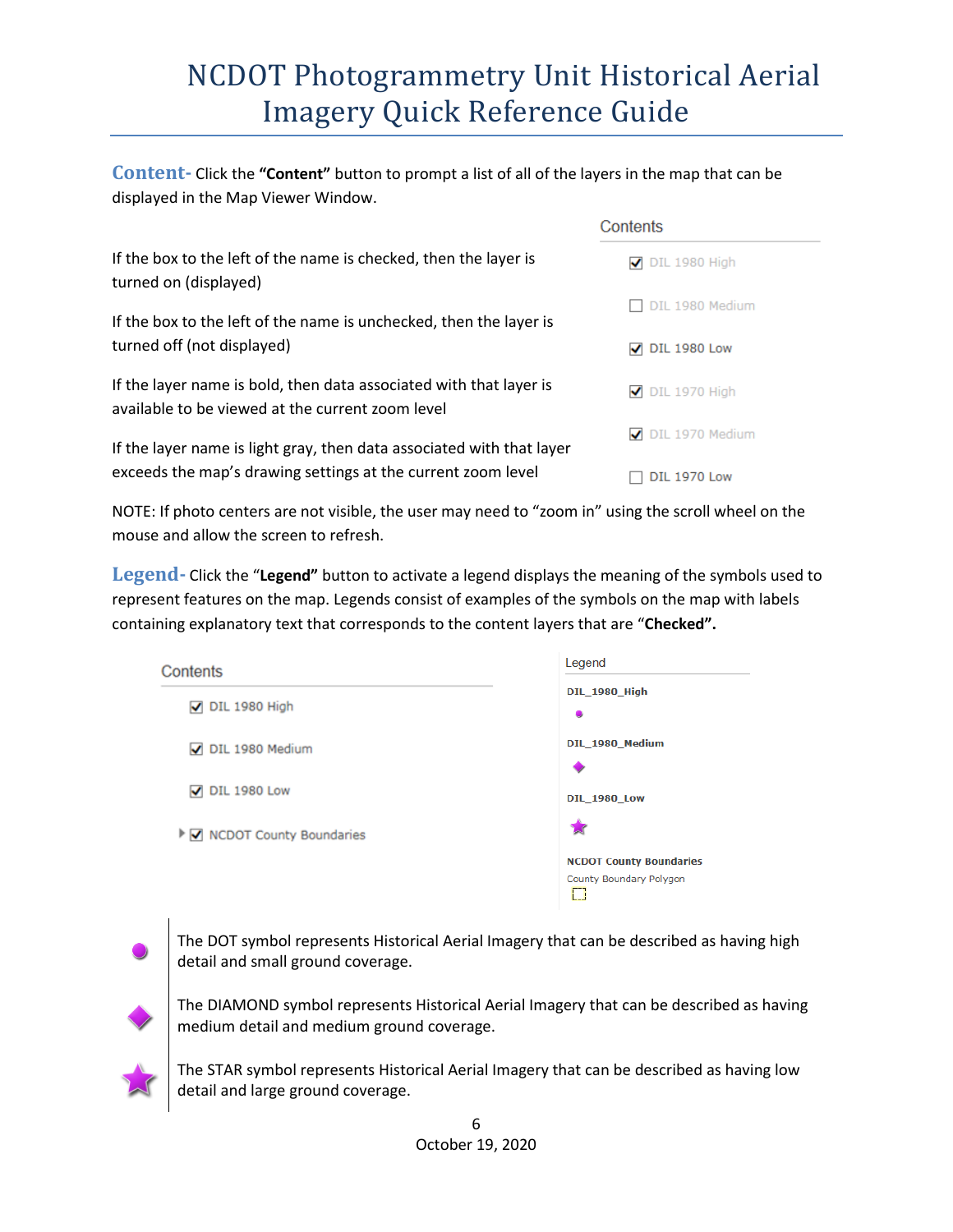### **Map Viewer Window**

The Map Viewer Window is where all of the activated content layers of the map are displayed. This window contains a Scale bar and a Zoom bar. These tools are used to Pan and Zoom around the Map Viewer Window. The user will also be able to select features from the different content layers and view the attributes associated with each feature layer in the map by viewing Pop-ups.

**Pan Tool** - The user can pan around the map by using the mouse to "Click and Drag".

#### **Using the Mouse to Pan**

- *Click a Mouse button and hold*
- *Move Mouse in opposite direction the user wishes to move*
	- o *Pan North- Move mouse down*
	- o *Pan South- Move mouse up*
	- o *Pan East- Move mouse to the Left*
	- o *Pan West-Move mouse to the right*

**Zoom Tool** - There are several ways that a user can zoom in or out in the Map Viewer Window. The two most common ways are to use the Scroll wheel on the mouse or to use the Plus/Minus buttons on the map.

#### **Scroll Wheel**

#### **Using the Scroll Wheel to zoom**

- *Scroll forward to zoom in closer*
- *Scroll backward to zoom out farther*

#### **Plus/Minus**

#### **Using the Plus/Minus buttons to zoom**

- *Plus will zoom in closer*
- *Minus will zoom out farther*
- *Home will zoom to the default extent*

| Zoom In        |  |
|----------------|--|
| Default extent |  |
| Zoom Out       |  |

**Scale Bar-** The scale bar is located in the lower left corner of the map and will automatically adjust itself as the map is zoomed in or out. Once the user has zoomed into a scale of at least 1 inch = 300ft, the NC One Map's parcel layer will appear in the map.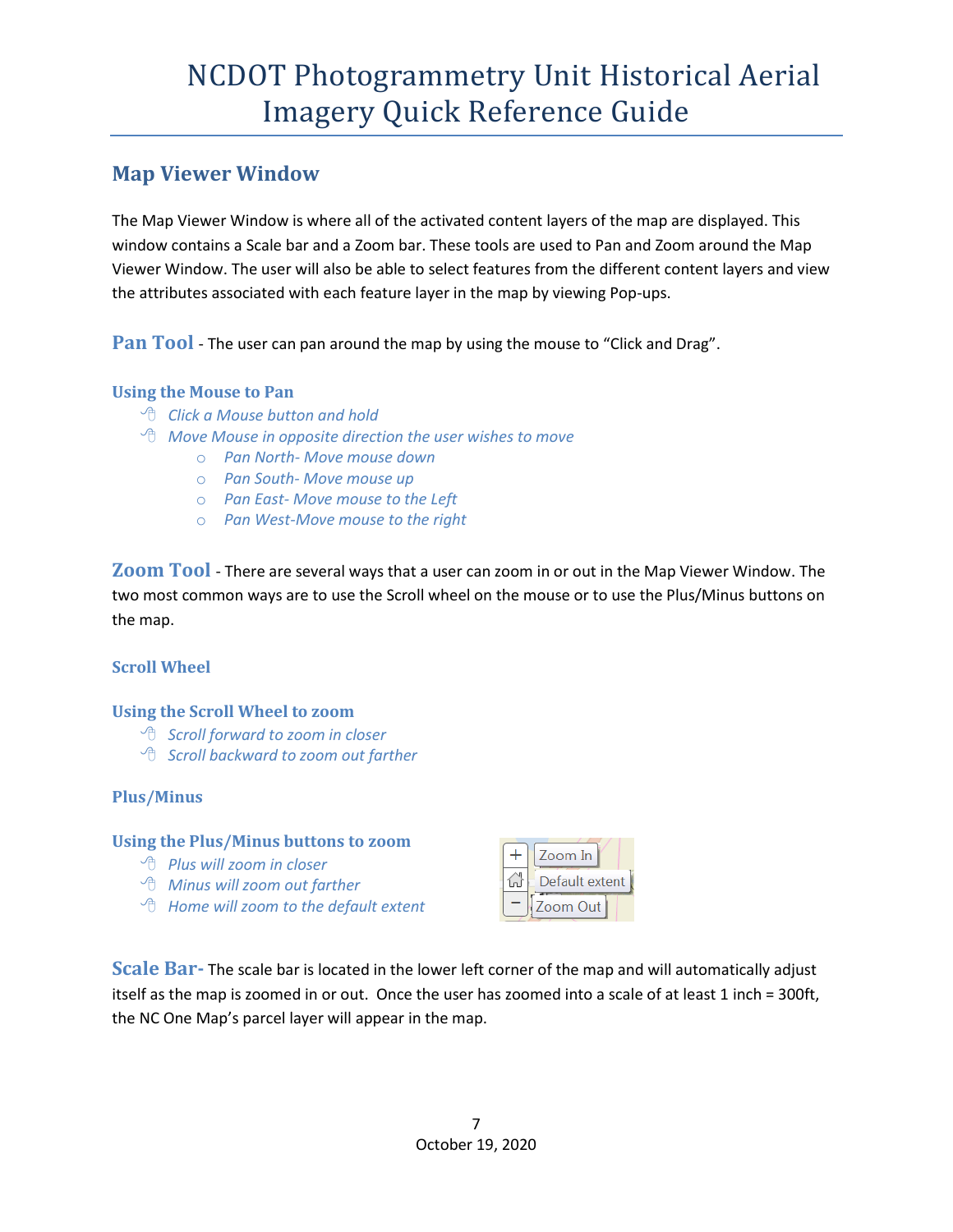**Pop-ups** -Pop-ups allow the user to view the attributes associated with each feature layer in the map, such as Mission Number, TIP Number, Date of Photography, Image Name, and Image Scale and allows the user to view a JPEG thumbnail of the selected image.

### *To open the pop-up window for a selected image, follow the steps below.*

- *1. Open the map in the ArcGIS.com map viewer,*
- *2. Locate the image symbol of interest*
- *3. Click the chosen image symbol of interest*
	- *a. Keep a record of all the information in the Pop-up window in case there is a need to order a high resolution scanned image from the NCDOT Photogrammetry Unit*
	- *b. To order a high resolution scanned image from the NCDOT Photogrammetry Unit please email Kayren Williamson with recorded information of the image of interest at knwilliamson@ncdot.gov*



#### *To view the thumbnail of a selected image, follow the steps below.*

- *1. Open the map in the ArcGIS.com map viewer,*
- *2. Locate the image symbol of interest*
- *3. Click the image symbol of interest*
- *4. Right Click on the attached JPEG file under "Attachments" and* select "Open in a new window" in order to view the image in *comparison to the map.*

#### *To zoom in on the thumbnail of a select image, follow the steps below.*

- *1. Open the map in the ArcGIS.com map viewer,*
- *2. Locate the image symbol of interest*
- *3. Click the image symbol of interest*
- *4. Click on the attached JPEG file under "Attachments"*
	- *a. The zoom value can be adjusted using either the "control &+" or "control & - " key combinations. Using these key combinations will increase/decrease the zoom view of the imagery approximately 25% each time the buttons are clicked, respectively.*

**Note: If the thumbnail image was opened and "zoomed" using Internet explorer, the user must reset the zoom value of the internet explorer window back to 100% before opening up another window.** 



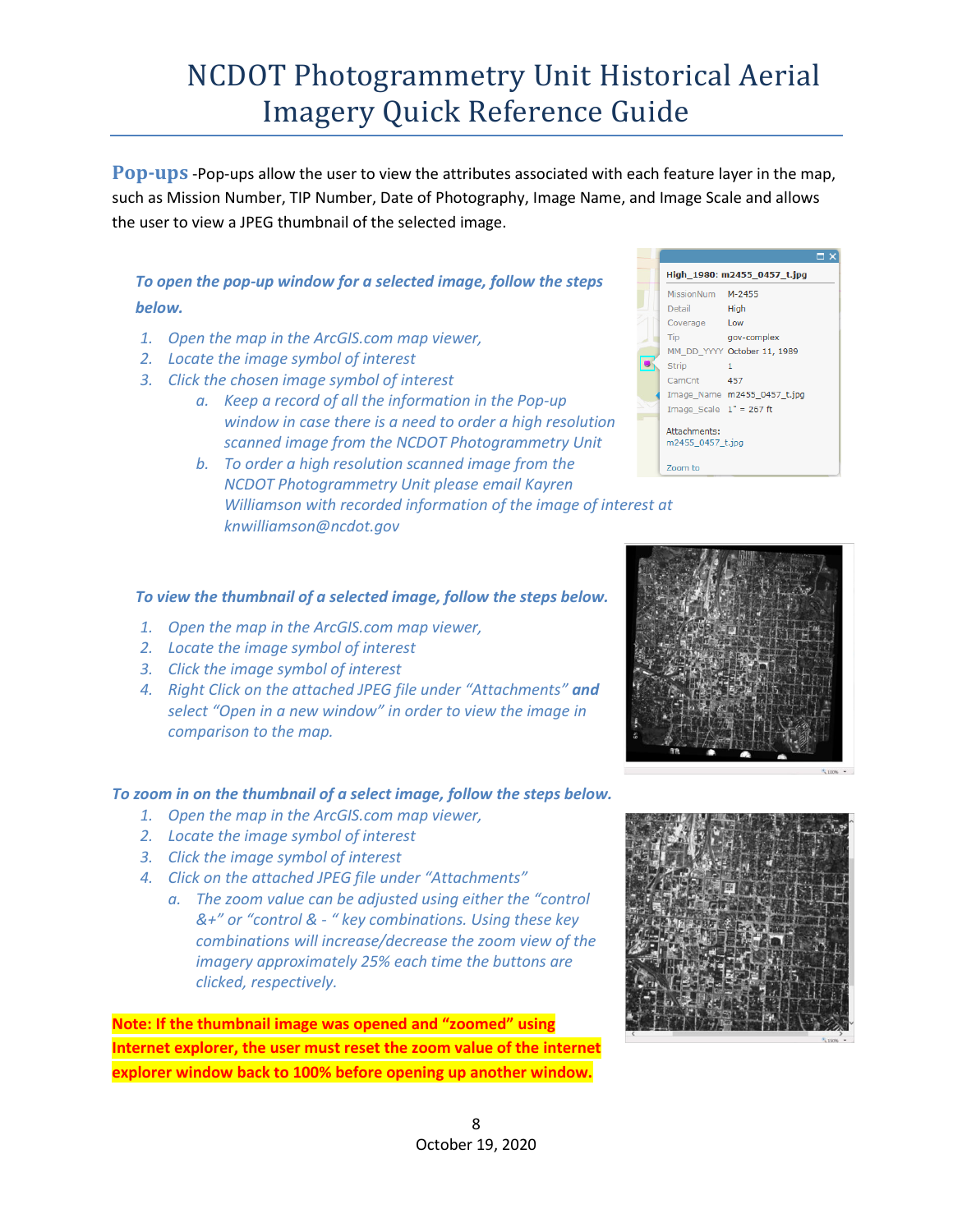### **Media Tools**

The Media tools are a group of tools used to share a link with another user or print the extents of the current map view. There are currently 2 types of Media Tools:

- Share
- Print
- <sup>©</sup> Share
- **●** Print

**Share Button-** Clicking on the "Share" button allows a user to share a map by posting it on a social networking site such as Twitter and Facebook, e-mailing a link, or embedding it in a website or blog.

Share

Link to this map http://bit.lv/1dTU1mf

#### *To share a web map, follow the steps below.*

- *1. Open the map in the ArcGIS.com map viewer,*
- *2. Click the Share button*
- *3. Choose an option for sharing the map.* 
	- *a. Click the Facebook icon to share the link on Facebook*
	- *b. Click the Twitter icon to share the link on twitter*



Select one of the methods below to share your map.

- *c. Copy the short URL and paste it into an e-mail, blog, or website*
- *d. Embed the map in a website.*
- *e. Publish a web mapping application with one of the provided templates.*

#### **Print Button-** Clicking on the **"Print"** button allows a user to print the current view in the "Map Viewer Window". **NCDOT Historical Aerial Imagery Index**

#### *To print a web map, follow the steps below.*

- *1. Open the map in the ArcGIS.com map viewer,*
- *2. Click the print button*
- *3. This will open a preview window to show the content of the map that will be printed*
- *4. Click the Windows print icon*
- *5. Select a printer*



 $\left| \cdot \right|$  Facebook

Twitter

Esri, HERE, DeLorme, NGA, USGS | Esri, HERE, DeLorme, NGA, USGS | Participating NC Counties, NCCGIA<br>NC OneMap, US EPA | NCDOT GIS Unit